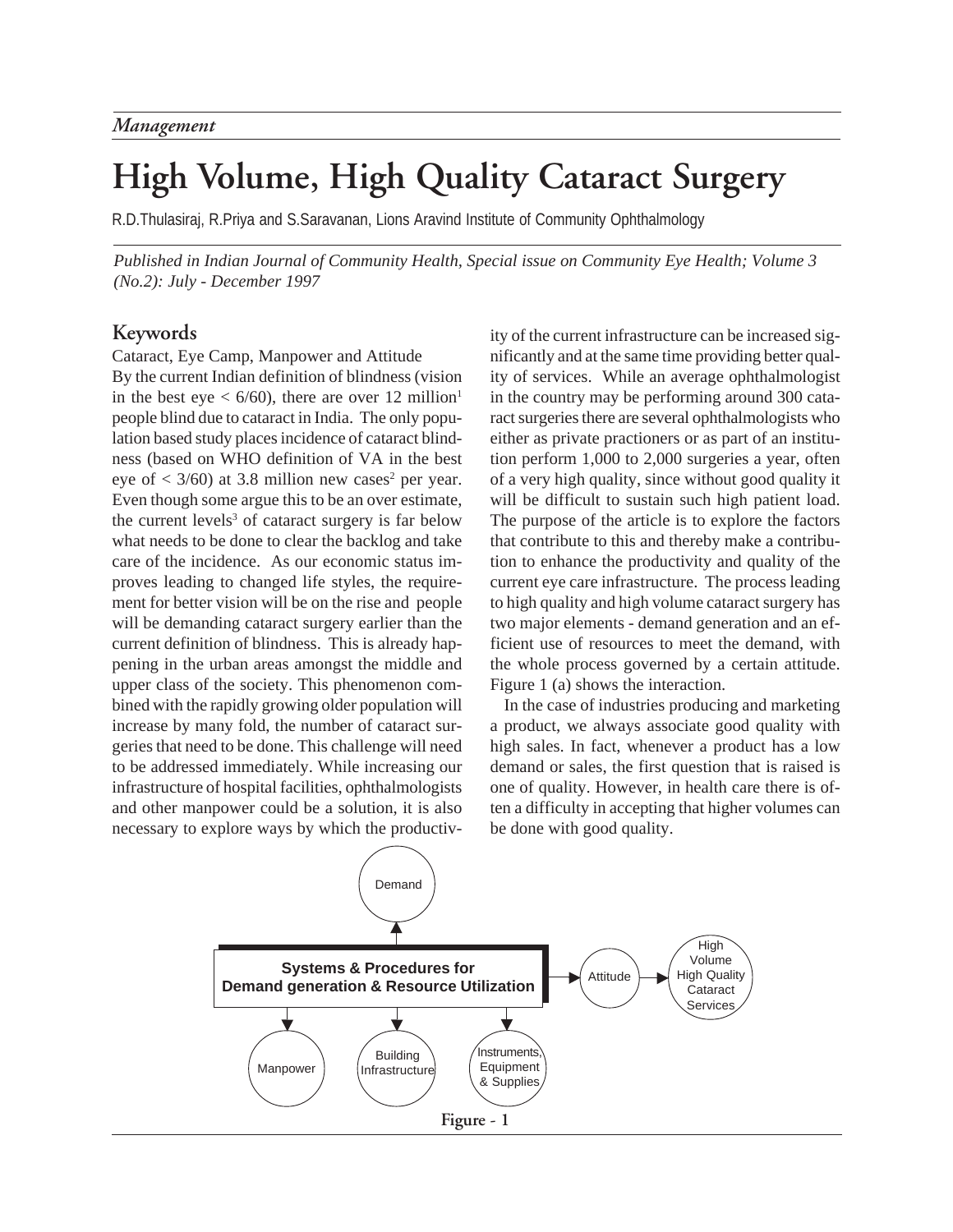

Productivity and high quality is a core management function and is dependent on demand, quantum of resources, quality of resources (manpower & infrastructure), systems and motivation of the employees. For an eye care programme to achieve its maximum potential in performance, the top-level management must establish a work culture, ensure adequate demand, provide quality resources and establish systems that optimise the utilisation of resources. One way to achieve this is by applying the systems approach in which the demand and resources (building, manpower, instruments, equipments & supplies) can be considered as the input; systems, procedures and attitude as the process; high volume, high quality cataract surgeries as the output.

The following analysis can help in developing a better understanding in designing systems by which this can be achieved. Each element within inputs and process (Table-I) is explored further to look at activities that lead to higher volumes and higher quality.

| Activities & Inputs that help in achieving     |                                                                                                                                                                              |                                                                                                                                                                                                |  |  |  |  |
|------------------------------------------------|------------------------------------------------------------------------------------------------------------------------------------------------------------------------------|------------------------------------------------------------------------------------------------------------------------------------------------------------------------------------------------|--|--|--|--|
|                                                | High Volume                                                                                                                                                                  | <b>High Quality</b>                                                                                                                                                                            |  |  |  |  |
| <b>Demand</b>                                  | Community outreach<br>٠<br>Community involvement<br>Using satisfied patients as motivators<br>Counselling<br>Building an institutional image                                 | • Case Selection<br>• Uniform demand<br>• Forecasting and planning for expected<br>workload<br>• Base hospital approach                                                                        |  |  |  |  |
| <b>Building</b><br><b>Infrastructure</b>       | • Bed strength, OPD & Operation<br>theatre capacity<br>Accessibility<br>Working days/time                                                                                    | $\bullet$ Layout<br>• Maintenance<br>• Sanitation and Hygiene                                                                                                                                  |  |  |  |  |
| <b>Manpower</b>                                | Number of staff<br><b>Staff Mix</b><br>Working hours<br>Job allocation                                                                                                       | • Trained staff<br>• Technical Skills<br>• Task-Skill matching<br>$\bullet$ CME                                                                                                                |  |  |  |  |
| Instruments,<br><b>Equipment</b><br>& Supplies | Number and balance of operating tables,<br>$\bullet$<br>operating microscopes, surgical<br>instrument sets<br>Availability in required quantity<br>• Available when required | • Good maintenance<br>• Spares planning<br>• Calibration<br>• Quality of instruments<br>• Reliability<br>• Selection of brand and vendor for<br>quality supplies                               |  |  |  |  |
| <b>Systems and</b><br><b>Procedures</b>        | Procedures that ensure good:<br>Patient flow<br>Work flow<br>Cash flow<br>Flow of supplies<br>Resource utilisation                                                           | $\bullet$ Standardisation<br>• Clinical effectiveness<br>• Medical records<br>• Quality assurance systems<br>• Review meetings<br>• Management Information System<br>• Patient centred systems |  |  |  |  |
| <b>Attitude</b>                                | • Commitment to address the magnitude<br>of the problem<br>Willingness to do large volume<br>Team work<br>Discipline                                                         | · Patient centred behaviour<br>• Desire to be perfect<br>• Willingness to continually learn<br>• Willingness to change                                                                         |  |  |  |  |

**Table - I: Factors contributing to High Volume and High Quality**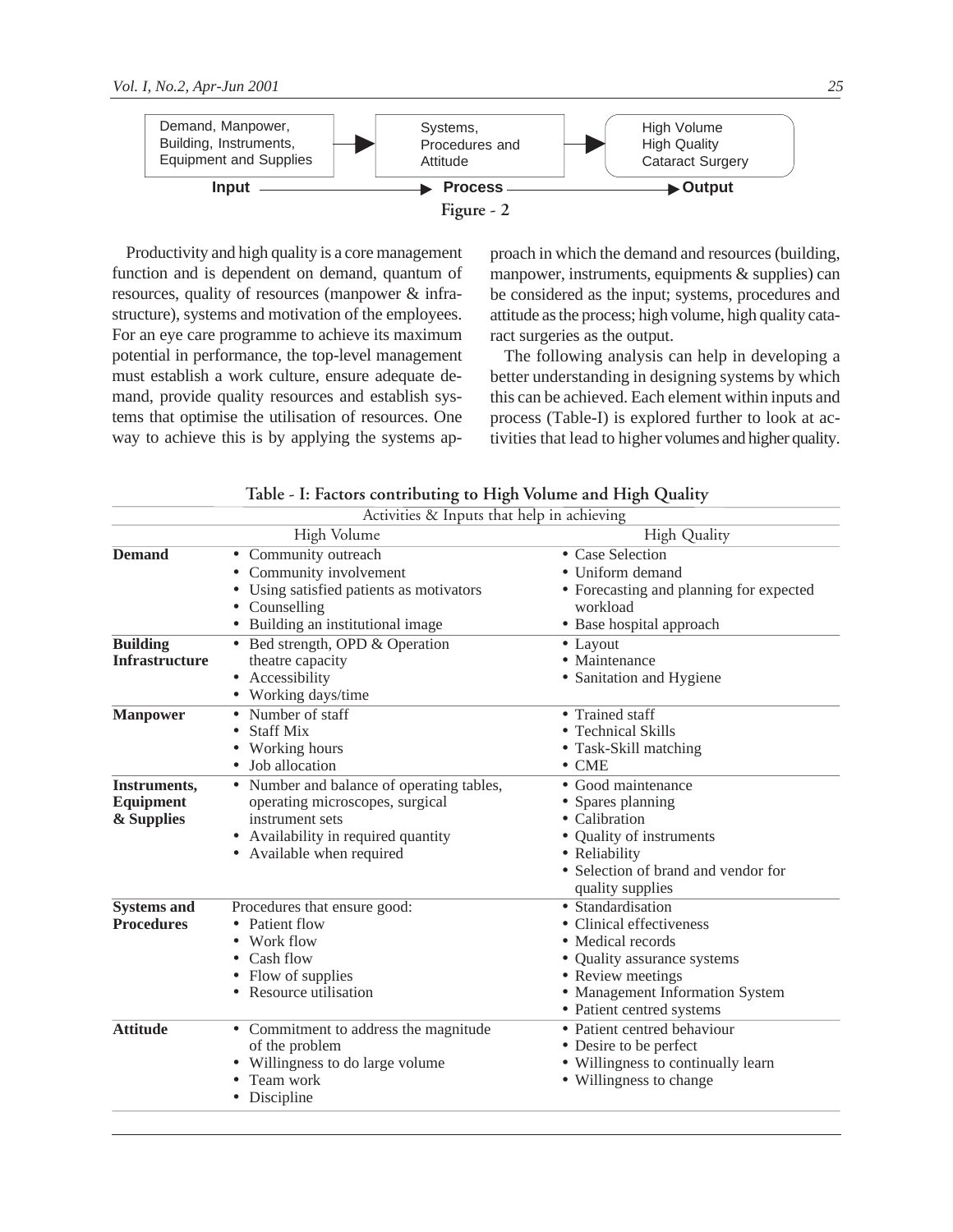## **Demand**

In most developing countries, the gap between the level of eye care services and clinically defined need for treatment is almost 10 to 20 times. In India, 2.5 million cataract surgeries are performed against an estimated backlog of about 23 million eyes blind due to cataract. The current level of surgery is yet to equal the incidence. Compared to the overall availability of beds, ophthalmologists and other resources, the number of cataract surgeries done is quite low. The hospital surgeries per bed per year could be as low as 15. This indicates an urgent need for stimulating demand which will result both in, cost reduction and increased number of patient treated. The clinically defined need, will have to be converted into a need felt by the patient, through health education and motivation. Delivery mechanisms will need to be developed, that ensure accessibility and affordability. The demand generation activity has to become a structured activity in each eye care programme. In doing this, attention will need to be paid both to increasing the patient load and in maintaining a quality.

## **Generating volume**

Broadly two approaches could be employed to get patients to the hospital. One is to reach out to the potential patients through eye camps, mailing, volunteers etc., and bring them to the hospital. The other approach is to attract them to come to the hospital on their own.

Community outreach through eye camps continues to be the time tested method for getting a large number of patients. Community through its voluntarism and material resources can substantially improve the effectiveness of an eye camp. However, more often than not, the hospital or government staff are pressed into service to carry out the publicity, arrange for the campsite with necessary furniture, accommodation for the medical team, etc. All these activities can easily be done by the community and in all cases can be done better. The community knows what resources are available and has a better understanding about harnessing them for the camp work. If they are brought in as equal partners, they will not only do all these activities but also cover the costs. Such a partnership, not only results in an efficient eye camp, but also releases the programme's manpower to do more such eye camps. In the following table (Table-II), it can be seen that forty percent of total cataract surgeries at Aravind Eye Hospital in Madurai is on patients recruited through eye camps which were organised with the support of voluntary organisations in the community.

Using operated patients as motivators through active counselling and building an institutional image are some of the means of having the patients come to the hospital on their own. At the hospital, in order to convince patients to accept medical treatment and also to clarify the queries of the patients there is need for trained patient counsellors or social workers. The social worker should be capable of establishing personal contacts with patients, educating the patients on proper eye care, assisting them in following the hospital procedures, and ensuring that the patient's needs are met during their stay in the hospital. **Word of Mouth** has the maximum impact in marketing services to the potential patients. The hospital should ensure that the patients are satisfied with the services of the hospital. Every satisfied patient has the potential of being a motivator for getting more patients to the hospital. The foundation to this approach is the quality of services and the satisfaction of the patients. Significant investment in this approach is worthwhile as it provides a stable demand base for the hospital and drastically reduces the cost of case finding through outreach activities.

**Table-II:** Surgeries through eye camps at Aravind Eye Hospital, Madurai

|                                  | 1994         | 1995         | 1996         |  |
|----------------------------------|--------------|--------------|--------------|--|
| <b>Total Cataract Surgeries</b>  | 51.281       | 61.801       | 67,382       |  |
| Cataract surgeries through camps | 20,613 (40%) | 25,196 (41%) | 27,482 (41%) |  |
| Number of eye camps              | 483          | 484          | 580          |  |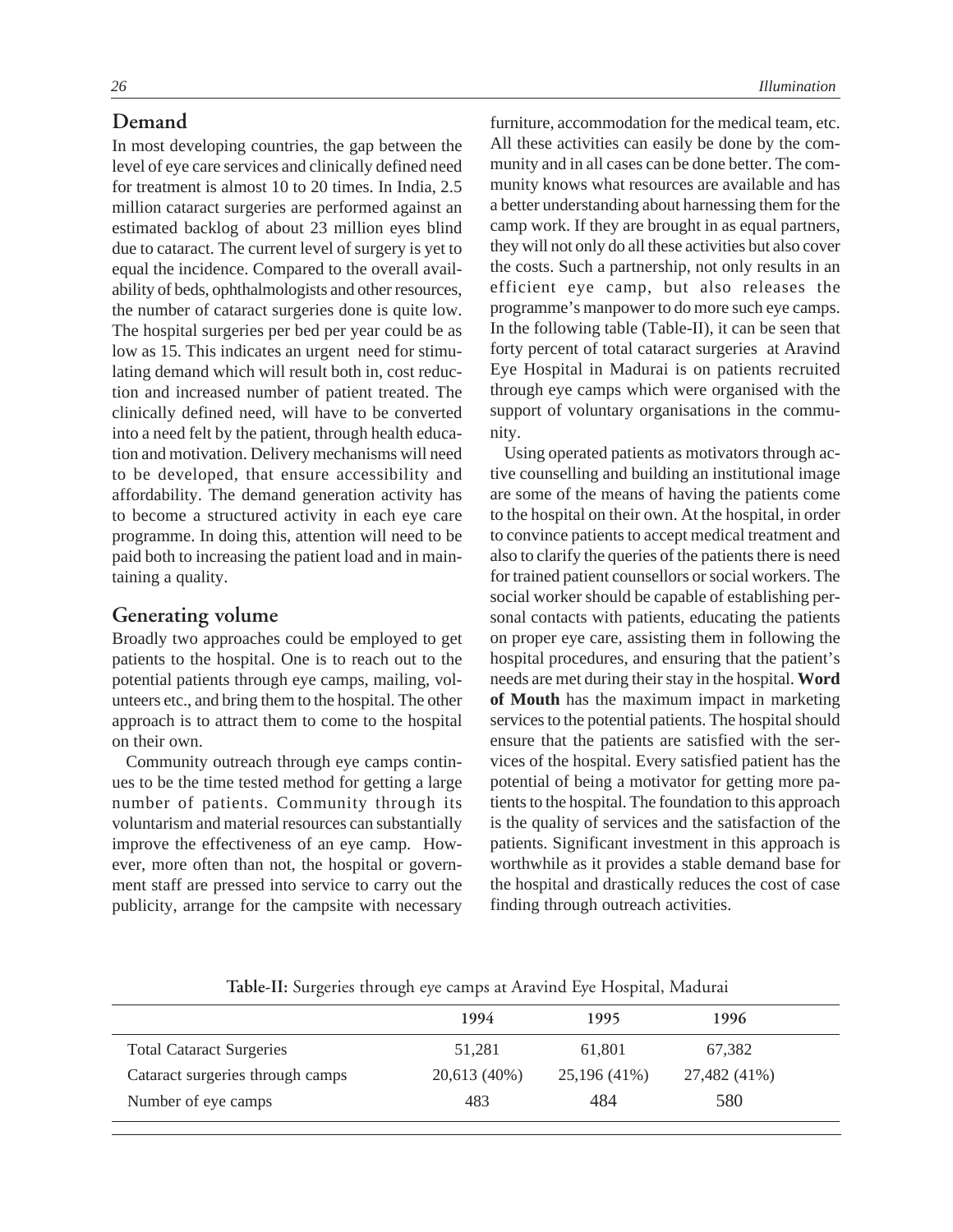## **Influencing quality**

As in any system the outcome depends on the quality of input and in this instance attention to case selection will influence the visual outcome following cataract surgery. The case selection process in an eye camp or hospital and pre-operative preparations should incorporate necessary steps to ensure that the patient does not have any other co-existing infections, systemic diseases of other eye diseases that could seriously compromise the outcome. This can be easily achieved by establishing clinical guidelines and ensuring that they are followed.

Since a hospital's capacity can't be changed at a short notice, fluctuations in demand can adversely affect quality and cost. Developing an infrastructure to do 5 surgeries every day or 50 surgeries every day is only a question of organisation. But when a hospital with a capacity to do 5 surgeries a day, is required to do 50 surgeries due to sudden inflow of patients, then it could lead to compromises in quality. Thus managing demand fluctuations is critical to maintain quality and control costs. This can be addressed somewhat by predicting the demand fluctuations and planning accordingly. All non-patient activities like staff training, major maintenance, seminars and workshops could all be scheduled during the slack periods. An attempt can also be made to even out the demand by a better understanding of the reasons for the fluctuations. If logistics of travel are a problem during the monsoons, the appropriateness of arranging transportation can be explored. While all this could cost additional money, it could substantially reduce the cost per patient treated. In Northern India, in some centres they were able to break this annual cycle of high and low demand by conducting screening eye camps in the summer and transporting the patients to the base hospital. Some alternative strategies for managing the variations in demand are reservations (to smoothen day to day fluctuations), active outreach activities (to smoothen seasonal variations) and having developmental activities (training, renovation, etc.) during the lean period. The objective of outlining strategies for managing demand variability is to match the service rate to the demand rate so as to avoid building of queues and long delays. This will also ensure that the quality is maintained and patient satisfaction is achieved.

Another approach that can lead to better quality is the **base hospital approach**. When the eye camp approach started in the 1930's, it was always done in make shift places as the hospital and logistic infrastructure in the country was grossly inadequate. In the last six decades, this has changed considerably. Most people now live within an hour of travel from a hospital (PHC or an eye hospital). This offers an opportunity of conducting eye camps in such hospitals or screening them in the community and transporting them to an eye hospital for surgery. This approach can significantly improve the quality and reduce costs too. In the base hospital, there is better control over the resources and in well run hospitals they are organised for optimum utilisation. Patients with diabetes or hypertension can stay a day or two longer before surgery and similarly patients with postoperative complications can also stay longer. This will increase both the uptake and the outcome. This is not possible in a surgical eye camp as the venue has to be vacated by a certain date. Hospital based surgery also has a positive impact on the health seeking behaviour. Having been through the hospital process, the patients are more willing to come on their own for followup or bring another relative for treatment. This, of course is based on the assumption that the patient returns satisfied with the experience in the hospital.

## **Building Infrastructure**

The outpatient area, diagnostic facilities, number of beds and operation theatres available for ophthalmic work determines the capacity or the volume of work that can be done. The accessibility to the facility and the number of working hours each day determines the number of patients who can be treated. Larger facilities with longer working hours can certainly handle higher volume of patients as compared to facilities which are opened to patient registration only for 2 hours a day. Thus, relating to building infrastructure the volume depends on the size of the facility and the number of hours in a day it is opened to the patients. In addition to this, an important factor is a certain balance between the out-patient, operation theatre and in-patient facilities. Such a balance is driven by factors like in-patient length of stay, output of surgeries per hour and the proportion of admissions to out-patients.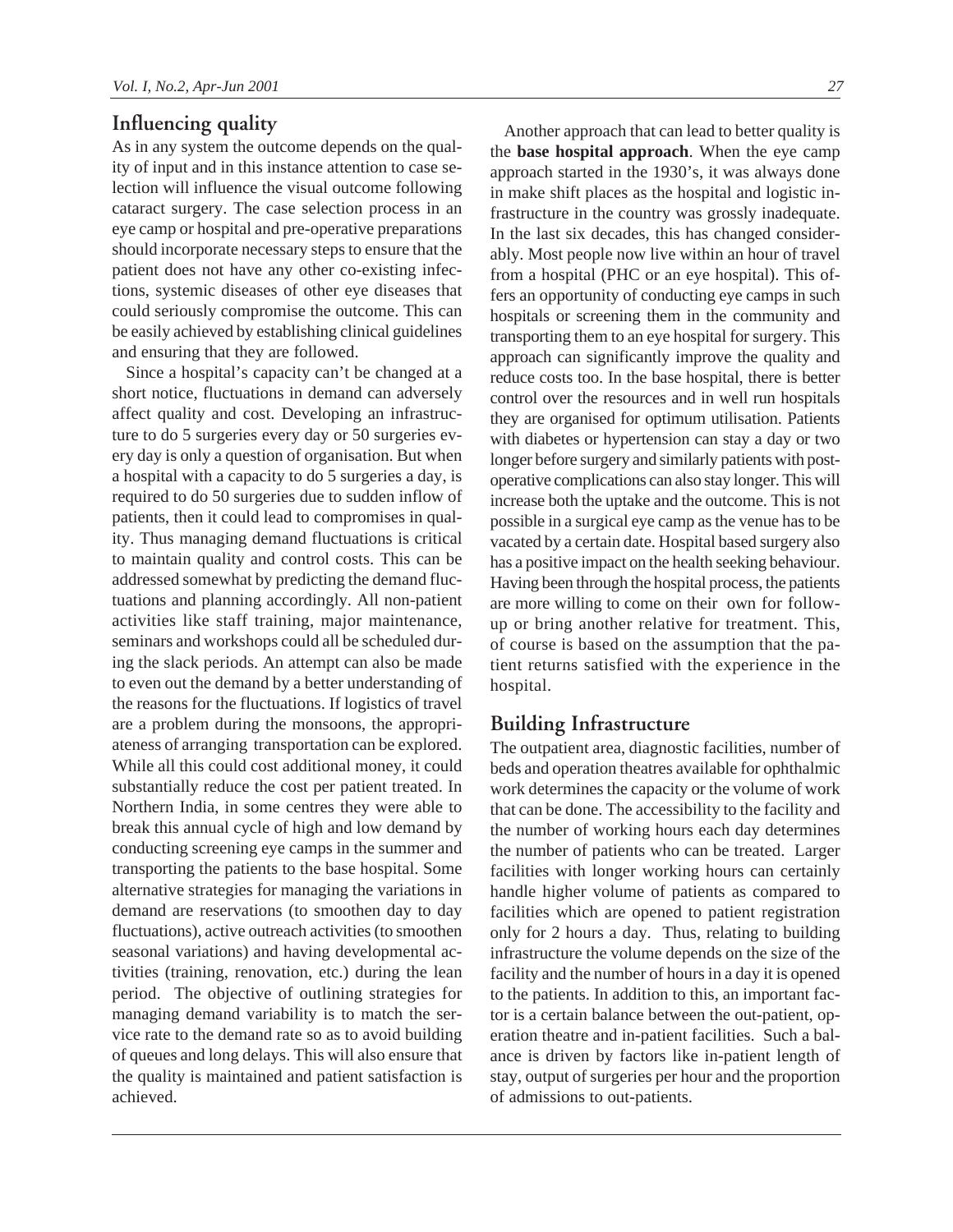Relating to the building, the factors that contribute to quality are the layout, its maintenance, sanitation and hygiene. A poor layout makes it difficult to maintain good quality. For example, it is not uncommon to see operating rooms which directly open into patient corridors or built across toilet facilities. In such instances it is very difficult to maintain high standards of asepsis inside the theatre. Poor layout of diagnostic facilities discourages the ophthalmologist from using them on a regular basis which in turn can affect the quality of clinical work. A good layout makes it possible for increased efficiency and improved quality.

#### **Manpower**

The staff strength, its composition, working hours and job allocation determine the volume of work done. Higher volumes can be achieved with larger number of staff in the right composition working longer hours on clearly specified jobs. In diagnosing or treating a patient there are number of clinical tasks. Some of these are routine and repetitive by nature while others are complex and requires fine clinical judgement. In many settings an ophthalmologist does the entire range of clinical tasks including the routine ones which are often the most time consuming. With proper training, paramedical staff can perform many of the routine tasks regardless of how specialised they are. They can be taught to perform a range of activities from the simple task of measuring visual acuity to the use of A-Scan or computerised field analysis. Building this concept of **smarter working** by allocating routine work to the paramedical staff can significantly increase the volume of work that an ophthalmologist can do. The same principles can be applied to the tasks of the manager also.

On the other hand, better quality of the work is achieved through proper training and developing of technical skills. Care must also be taken to match the tasks to be performed with the skills of the person. This process of training is not an one time activity, as there are constant developments in the field of health care and more so in the practice of ophthalmology. It must also be recognised that quality is not an absolute standard but it is something which evolves continually based on technological innovations and patient expectations. Thus, there is a need to have a system of continuing education and skills development to keep in pace with new developments and changing patient expectations. This applies equally to both the clinical and non clinical personnel.

The above principles of optimum resource utilisation has been scientifically studied with relation to output of cataract surgeries. The following Table - III gives the surgical (ECCE with PC-IOL) output per hour under different scenarios for a well trained surgeon at Aravind Eye Hospital in 1993<sup>4</sup>.

#### **Instruments, Equipment and Supplies**

A high volume of clinical work can be done when the diagnostic equipment, surgical equipments and instruments are available in the required quantity and when required. The quality of instruments, maintaining a high uptime of equipment through good spares planning and maintenance helps in achieving better quality. Regular calibration of diagnostic equipments again contributes to quality. Selecting tested brands of pharmaceuticals and suppliers who are reliable, ensures that there are no compromises to quality resulting out of sub standard supplies or non availability. Thus cost can't be considered in isolation; in purchase decisions the other factors to be considered are quality, reliability in supplies, after sales service, etc.

## **Systems and Procedures**

The entire infrastructure consisting of building, manpower and equipment will need to be employed to meet the demand for eye care services in a manner that it results in high volume and high quality.

| Ophthalmologist | Tables Scrub Nurses | <b>Running nurses</b> | Instruments sets | Surgeries per hr. |
|-----------------|---------------------|-----------------------|------------------|-------------------|
|                 |                     |                       |                  | 1 – 2             |
|                 |                     |                       |                  |                   |
|                 |                     |                       |                  |                   |
| $1+1$ Resident  |                     |                       |                  | $8-10$            |

**Table - III**